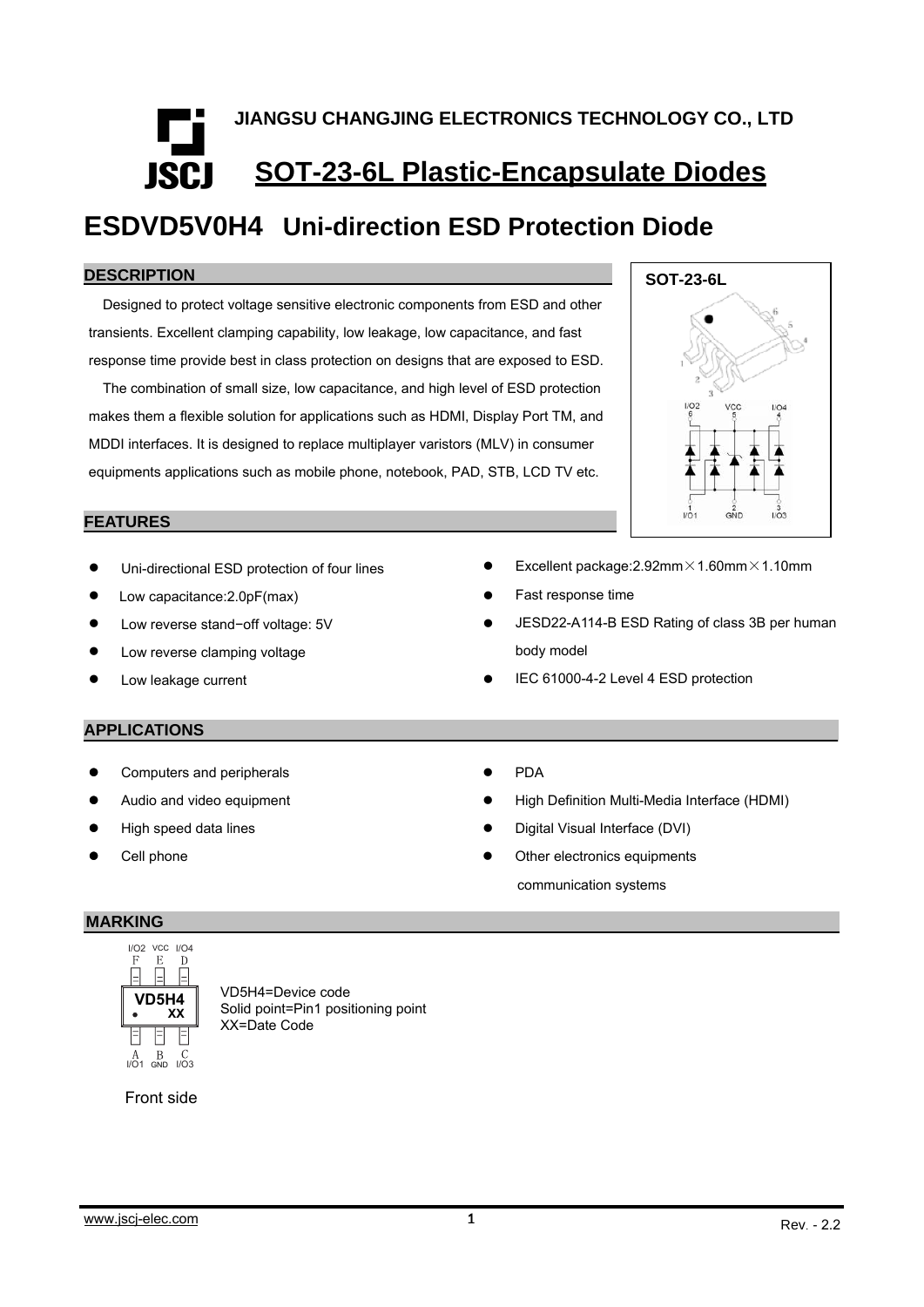#### **MAXIMUM RATINGS ( Ta=25**℃ **unless otherwise noted )**

| <b>Parameter</b>                                       |                      | Symbol                           | Limit        | Unit |
|--------------------------------------------------------|----------------------|----------------------------------|--------------|------|
| Air Model<br>IEC 61000-4-2 ESD Voltage                 |                      |                                  | ±30          |      |
|                                                        | <b>Contact Model</b> |                                  | ±30          | kV   |
| Per Human Body Model<br>JESD22-A114-B ESD Voltage      |                      | $V_{ESD}^{(1)}$                  | ±25          |      |
| <b>ESD Voltage</b>                                     | Machine Model        |                                  | ±0.4         |      |
| Peak Pulse Power                                       |                      | $P_{PP}^{(2)}$                   | 240          | W    |
| <b>Peak Pulse Current</b>                              |                      | $\mathsf{I}_{\mathsf{PP}}^{(2)}$ | 12           | A    |
| Lead Solder Temperature - Maximum (10 Second Duration) |                      | Τı                               | 260          | °С   |
| Operation Junction and Storage Temperature Range       |                      | $T_{J}$ , $T_{stg}$              | $-55 - +150$ | °C   |

(1).Device stressed with ten non-repetitive ESD pulses.

(2).Non-repetitive current pulse 8/20µs exponential decay waveform according to IEC61000-4-5.

#### **ESD standards compliance**

|       | <b>Contact Discharge</b> | Air Discharge |                 |  |  |
|-------|--------------------------|---------------|-----------------|--|--|
| Level | Test Voltage kV          | Level         | Test Voltage kV |  |  |
|       |                          |               |                 |  |  |
| 2     |                          | 2             |                 |  |  |
| 3     |                          | 3             |                 |  |  |
|       |                          |               | 15              |  |  |



#### **IEC61000-4-2 Standard JESD22-A114-B Standard**

| <b>ESD Class</b> | Human Body Discharge V                      |
|------------------|---------------------------------------------|
|                  | $0 - 249$                                   |
| 1A<br>1B<br>1C   | $250 - 499$<br>$500 - 999$<br>$1000 - 1999$ |
| $\mathcal{P}$    | $2000 - 3999$                               |
| 3A               | $4000 - 7999$                               |
| ЗB               | $8000 - 15999$                              |



**ESD pulse waveform according to IEC61000-4-2 8/20μs pulse waveform according to IEC 61000-4-5**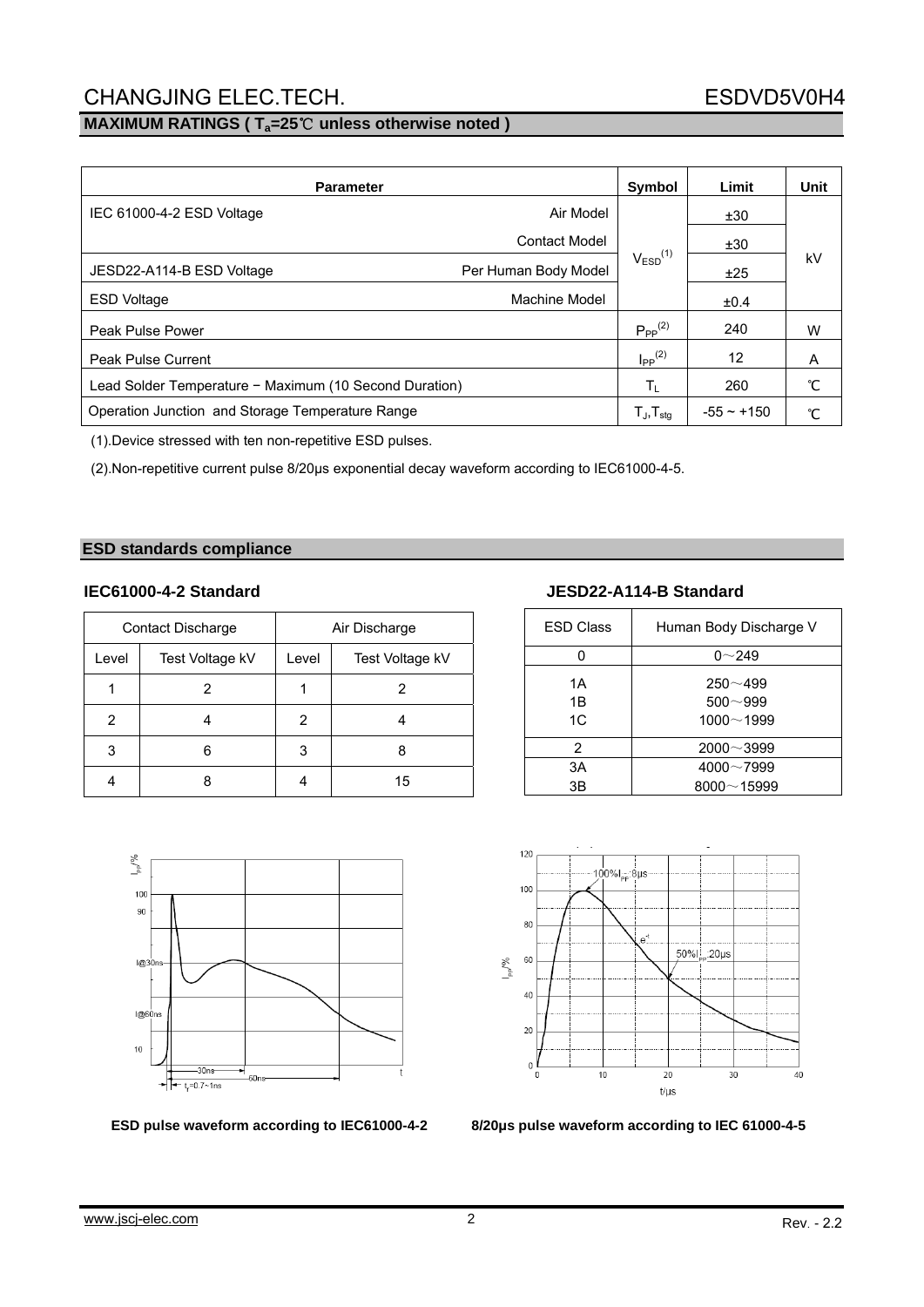| Symbol                     | <b>Parameter</b>                           |  |  |  |  |  |
|----------------------------|--------------------------------------------|--|--|--|--|--|
| $V_C$                      | Clamping Voltage $@$ I <sub>PP</sub>       |  |  |  |  |  |
| <b>I</b> PP                | <b>Peak Pulse Current</b>                  |  |  |  |  |  |
| $\mathsf{V}_{\mathsf{BR}}$ | Breakdown Voltage $@$ I <sub>T</sub>       |  |  |  |  |  |
| Iт                         | <b>Test Current</b>                        |  |  |  |  |  |
| lR                         | Reverse Leakage Current @ V <sub>RWM</sub> |  |  |  |  |  |
| <b>V</b> <sub>RWM</sub>    | Reverse Standoff Voltage                   |  |  |  |  |  |
| $V_F$                      | Forward Voltage@ $I_F$                     |  |  |  |  |  |
| IF                         | <b>Forward Current</b>                     |  |  |  |  |  |



**V-I characteristics for a uni-directional TVS**

#### **ELECTRICAL CHARACTERISTICS(Ta=25**℃ **unless otherwise specified)**

| <b>Parameter</b>                                   | Symbol                   | <b>Test conditions</b>                                 | <b>Min</b> | <b>Typ</b> | Max  | Unit   |  |  |  |
|----------------------------------------------------|--------------------------|--------------------------------------------------------|------------|------------|------|--------|--|--|--|
| Per channel(I/O to GND unless otherwise specified) |                          |                                                        |            |            |      |        |  |  |  |
| Reverse stand off voltage                          | $V_{RWM}$ <sup>(1)</sup> |                                                        |            |            | 5    | V      |  |  |  |
|                                                    |                          | $I_T = 1mA$                                            | 5.8        |            | 10   | V      |  |  |  |
| Breakdown voltage                                  | $V_{(BR)}$               | $I_T = 1mA$ V <sub>cc</sub> to GND                     | 5.8        |            | 10   | V      |  |  |  |
| Reverse leakage current                            | $I_R$                    | $V_{RWM} = 5V$<br>(I/O to GND & $V_{CC}$ to GND)       |            |            | 5.0  | μA     |  |  |  |
| Forward voltage                                    | $V_F$                    | $I_F = 15mA$<br>(GND to I/O & GND to $V_{\text{CC}}$ ) |            |            | 1.15 | $\vee$ |  |  |  |
|                                                    |                          | $I_{PP} = 5A$<br>(I/O to GND & V <sub>CC</sub> to GND) |            |            | 15   | $\vee$ |  |  |  |
| Clamping voltage                                   | $V_c^{(2)}$              | $I_{PP} = 12A$<br>(I/O to GND & $V_{CC}$ to GND)       |            |            | 20   | $\vee$ |  |  |  |
|                                                    |                          | $V_R = 0V$ , f = 1MHz                                  |            |            | 2.0  | pF     |  |  |  |
| Junction capacitance                               | $C_J$                    | $V_R = 0V$ , f = 1MHz, I/O to I/O                      |            |            | 1.0  | pF     |  |  |  |

(1).Other voltages available upon request.

(2).Non-repetitive current pulse 8/20μs exponential decay waveform according to IEC61000-4-5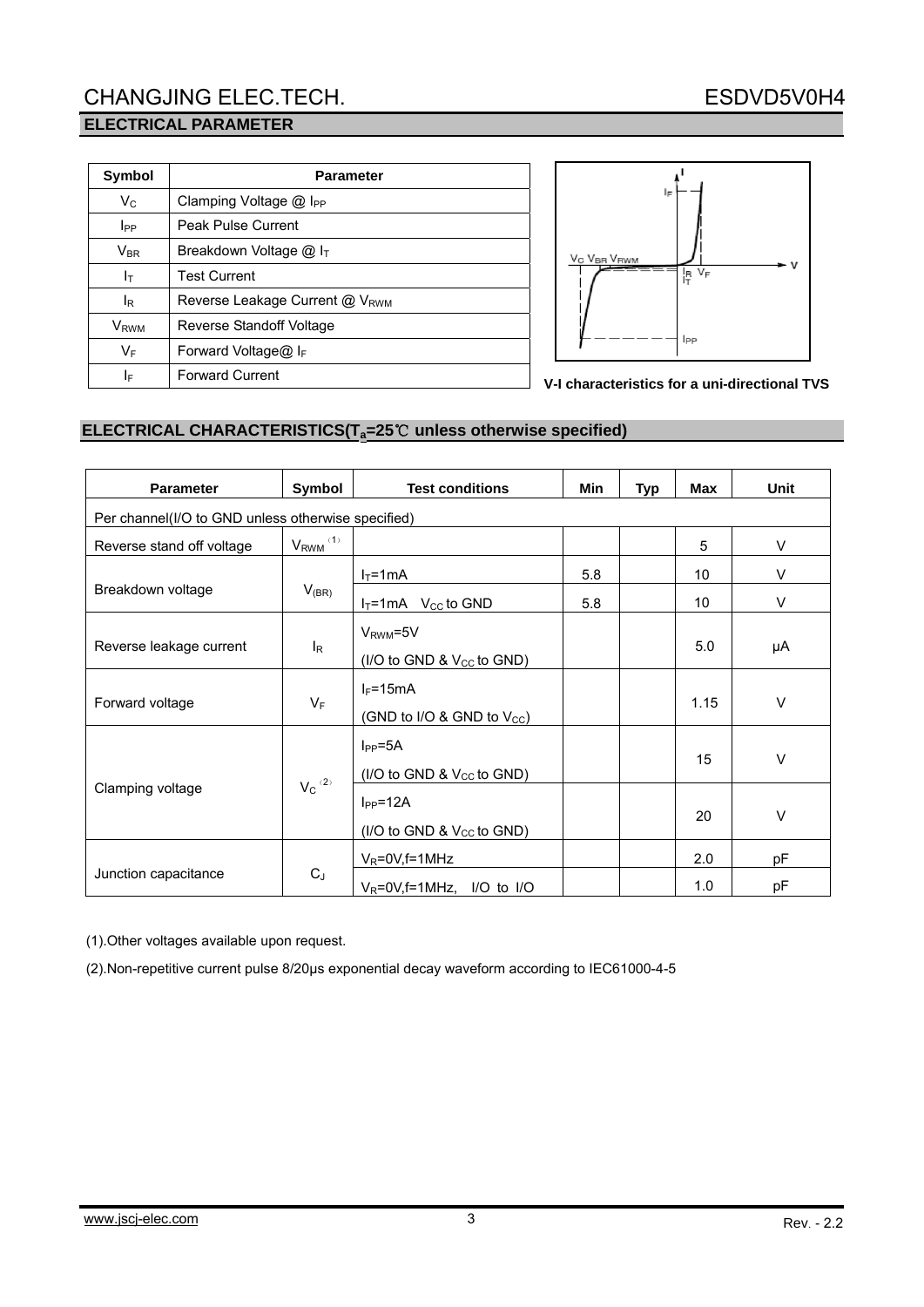#### **TYPICAL CHARACTERISTICS**

# ESDVD5V0H4



#### FORWARD VOLTAGE V<sub>F</sub> (V)













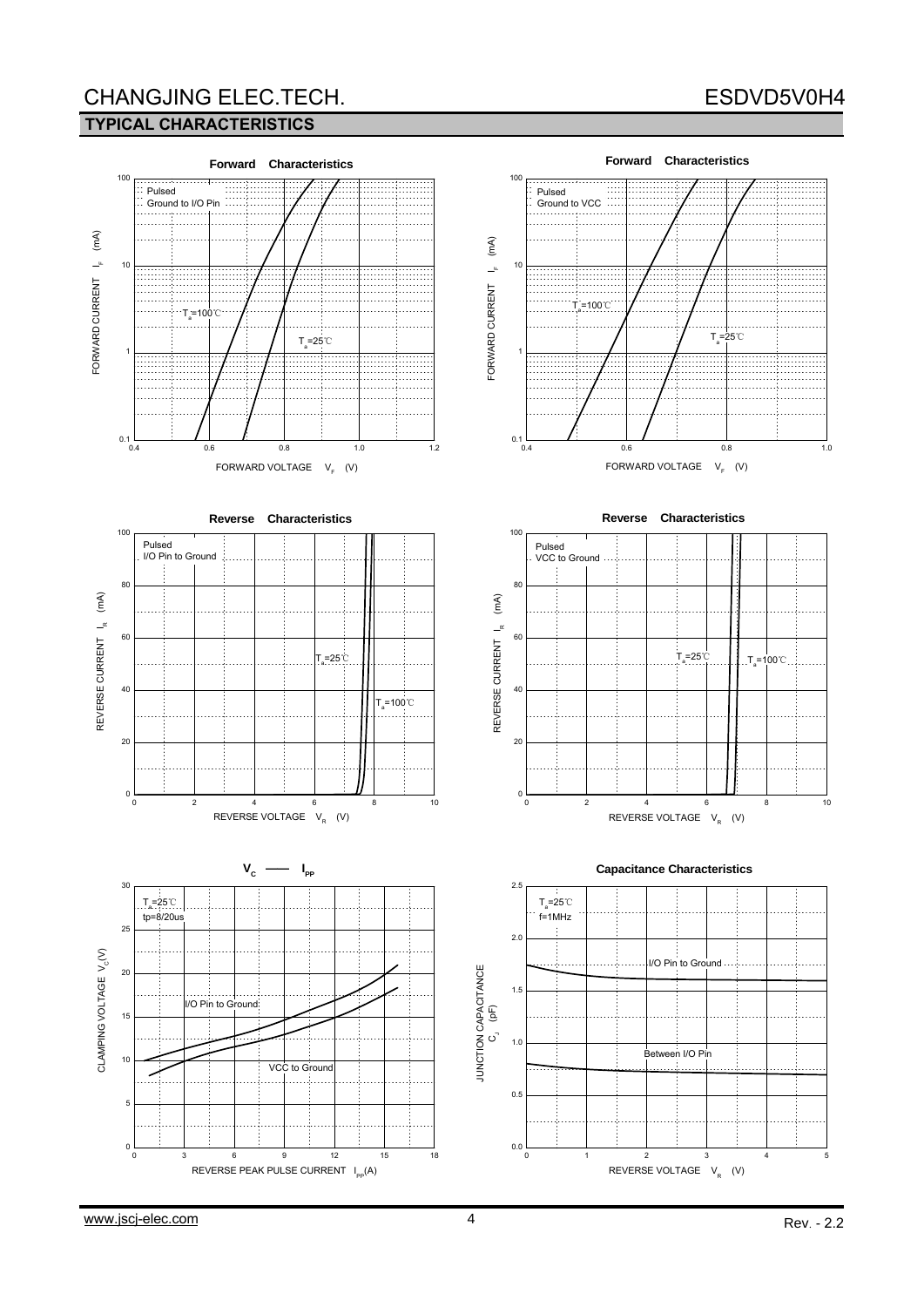#### **PACKAGE OUTLINE AND PAD LAYOUT INFORMATION**

### **SOT-23-6L Package Outline Dimensions**



| ĝ     |  |
|-------|--|
| 0.200 |  |
|       |  |
|       |  |
|       |  |
|       |  |
|       |  |
|       |  |
|       |  |
|       |  |
|       |  |
|       |  |
|       |  |
|       |  |
|       |  |
|       |  |
|       |  |
|       |  |
|       |  |
|       |  |

| Symbol         | <b>Dimensions In Millimeters</b> |                | <b>Dimensions In Inches</b> |             |  |  |
|----------------|----------------------------------|----------------|-----------------------------|-------------|--|--|
|                | Min.                             | Max.           | Min.                        | Max.        |  |  |
| Α              | 1.050                            | 1.250          | 0.041                       | 0.049       |  |  |
| A <sub>1</sub> | 0.000                            | 0.100          | 0.000                       | 0.004       |  |  |
| A <sub>2</sub> | 1.050                            | 1.150          | 0.041                       | 0.045       |  |  |
| b              | 0.300                            | 0.012<br>0.500 |                             | 0.020       |  |  |
| с              | 0.100                            | 0.200          | 0.004                       | 0.008       |  |  |
| D              | 2.820                            | 3.020          |                             | 0.119       |  |  |
| E1             | 1.500                            | 1.700          | 0.059                       | 0.067       |  |  |
| E              | 2.650                            | 2.950          | 0.104                       | 0.116       |  |  |
| e              | 0.950(BSC)                       |                | 0.037(BSC)                  |             |  |  |
| e1             | 1.800                            | 2.000          | 0.071                       | 0.079       |  |  |
|                | 0.300                            | 0.600          | 0.012                       | 0.024       |  |  |
| θ              | 0°                               | $8^{\circ}$    | 0°                          | $8^{\circ}$ |  |  |

#### **SOT-23-6L Suggested Pad Layout**



#### Note:

1. Controlling dimension in millimeters. 2.General tolerance: ± 0.05mm 3. The pad layout is for reference purposes only.

#### NOTICE

JSCJ reserves the right to make modifications,enhancements,improvements,corrections or other changes without further notice to any product herein. JSCJ does not assume any liability arising out of the application or use of any product described herein.